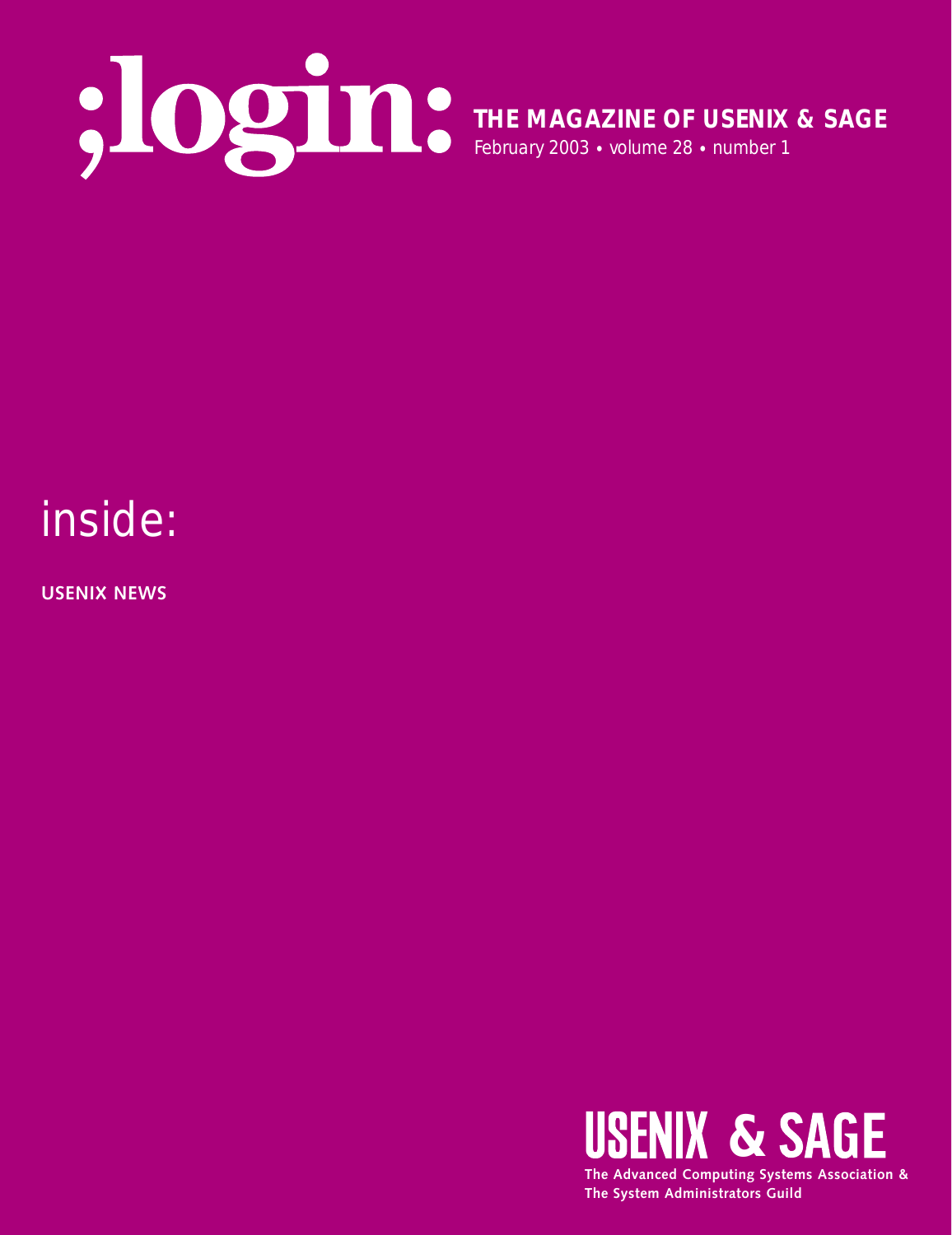# USENIX news

#### USENIX MEMBER BENEFITS As a member of the USENIX Association, you receive the following benefits:

FREE SUBSCRIPTION TO *;login:*, the Association's magazine, published six times a year, featuring technical articles, system administration articles, tips and techniques, practical columns on security, Tcl, Perl, Java, and operating systems, book and software reviews, summaries of sessions at USENIX conferences, and reports on various standards activities.

ACCESS TO *;login:* online from October 1997 to last month *<www.usenix.org/ publications/login/login.html>.*

ACCESS TO PAPERS from the USENIX Conferences online starting with 1993 *<www.usenix.org/publications/library/ index.html>*.

THE RIGHT TO VOTE on matters affecting the Association, its bylaws, election of its directors and officers.

OPTIONAL MEMBERSHIP in SAGE, the System Administrators Guild.

DISCOUNTS on registration fees for all USENIX conferences.

DISCOUNTS on the purchase of proceedings and CD-ROMS from USENIX conferences.

SPECIAL DISCOUNTS on a variety of products, books, software, and periodicals. See *<http://www.usenix.org/membership/ specialdisc.html>* for details.

#### FOR MORE INFORMATION REGARDING MEMBERSHIP OR BENEFITS, PLEASE SEE *<http://www.usenix.org/ membership/membership.html*>

OR CONTACT *<office@usenix.org*> Phone: 510 528 8649

## **30 Years Ago in UNIX**

**by Peter H. Salus**

USENIX Historian

*peter@usenix.org*

1973! In February, Third Edition appeared. E.N. Pinson's name was added to the list of contributors. And Ken Thompson had added this to the front matter:

"the number of Unix installations has grown to 16, with more expected."

That front matter also contained the (then) startling statement:

"The three principal languages in Unix are assembly language (see as(1)), FORTRAN (see  $fc(1)$ ), and C (see  $cc(1)$ )."

C? C! A glance at  $cc(1)$  told you that it was a C compiler and referred you to the "C reference manual." It would be years until Prentice Hall published *The C Programming Language*.

At nearly four years of age, UNIX was getting ready to escape from New Jersey.

Actually, it had escaped the previous year – but it had not gotten far from home: only as far as AT&T in Manhattan, where Neil Groundwater was employing it to track wiring changes.

Explosive growth was yet to come. But it was lurching closer.

## **Summary of the USENIX Board of Directors Actions**

**by Tara Mulligan**

Executive Assistant

*tara@usenix.org*

The following is a summary of the actions taken by the USENIX Board of Directors from June 13, 2002 to November 5, 2002.

#### **Finances**

The first draft budget for 2003 was discussed, with the following actions decided upon:

Membership: USENIX dues will be increased by \$10 in each category.

USENIX will publish six issues of *;login:* in 2003, as in 2002 (vs. 7-8 in the previous 2 years).The USENIX staff was reduced by four full-time employees in 2002, and staff dedicated to SAGE was reduced by one.

#### USENIX BOARD OF DIRECTORS

Communicate directly with the USENIX Board of Directors by writing to *board@usenix.org*.

PRESIDENT: Marshall Kirk McKusick *kirk@usenix.org* VICE PRESIDENT: Michael B. Jones *mike@usenix.org* SECRETARY:

Peter Honeyman *honey@usenix.org* TREASURER:

Lois Bennett *lois@usenix.org*

#### DIRECTORS:

Tina Darmohray *tina@usenix.org* John Gilmore *john@usenix.org* Jon "maddog" Hall *maddog@usenix.org* Avi Rubin *avi@usenix.org*

EXECUTIVE DIRECTOR: Ellie Young *ellie@usenix.org*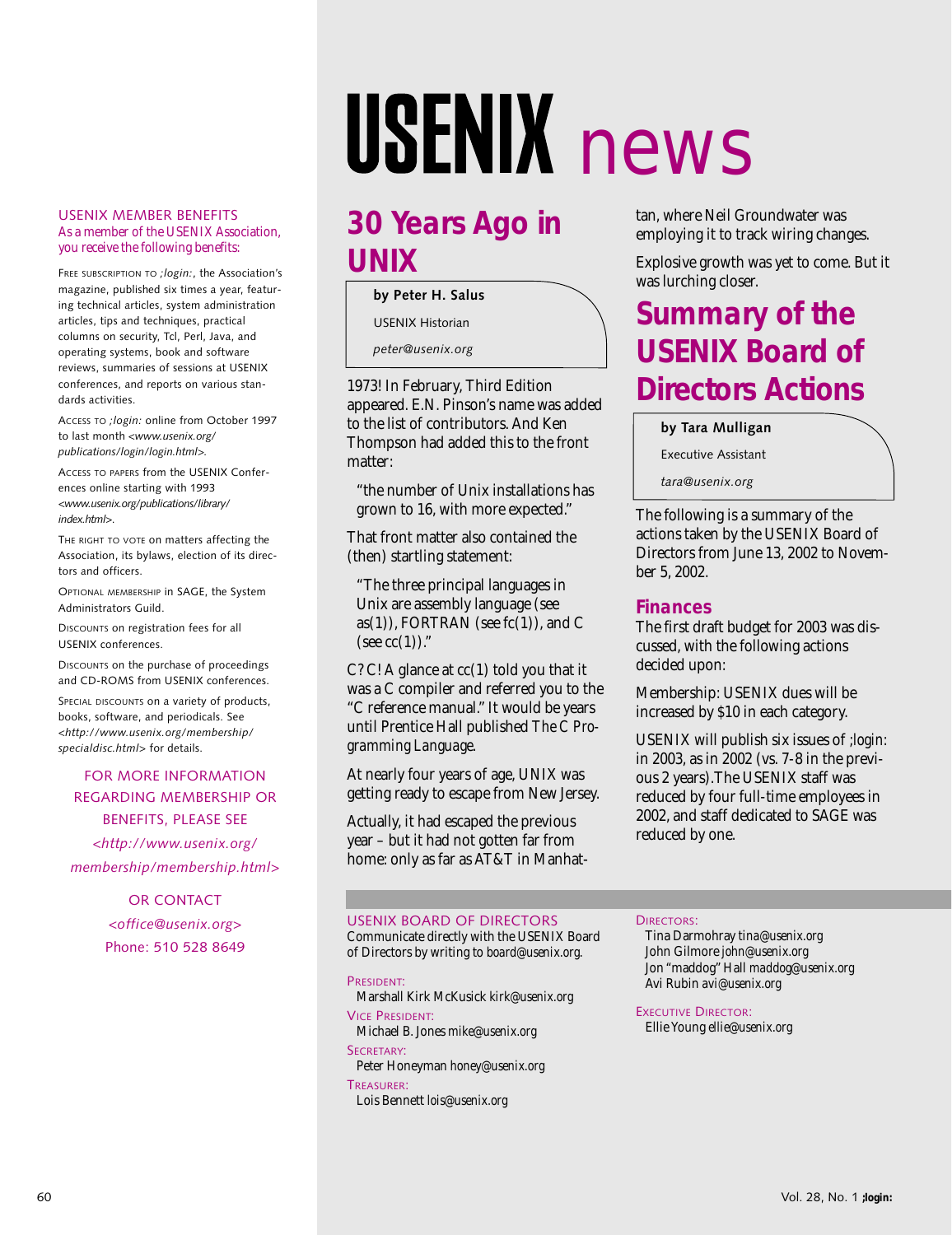USENIX will continue its membership in the Computing Research Association in 2003.

USENIX will support the NordU conference with a \$5,000 guarantee, to be used toward the conference. If there is net revenue, the USENIX contribution will be repaid.

The Board approved a new structure for supporting membership categories, which will be \$2500 for either a USENIX or a SAGE supporting membership; and \$3500 for a Dual Supporting membership.

The \$50 discount for registering for conferences via the web will continue in 2003.

Expenditures for Student Programs will change as follows:

Applications for the Student Research Grant and Scholars program will not be solicited in 2003.

The budget for Student Stipends to attend USENIX conferences was reduced for the final 5 conferences of 2002. This program will be funded in 2003 in the amount of \$25,000, plus any outside donations.

#### **Grants**

USENIX will again be a sponsor of USA Computing Olympiad, in the amount of \$15,000, which is a 50% reduction in funding from 2002.

#### **Conferences**

**Middleware Conference**. It was agreed to have USENIX co-sponsor the Middleware 2003 conference with ACM and IFIP, with no financial commitment.

**HotOS Workshop**. It was agreed that USENIX will take over organizing the 9th Workshop on Hot Topics in Operating Systems in cooperation with IEEE TCOS.

**PKI Workshop**. It was agreed that USENIX will co-sponsor the 2nd Annual Workshop, with no financial commitment.

The next **Virtual Machine Research and Technology Symposium** will be held in the Spring of 2004. USENIX will no longer use "Java" in the title of this event.

#### **SAGE Certification**

The SAGE Certification program's goals were not achieved. It was recommended that the testing be put on hold as the certification board seeks sponsorship to fund testing and the development of the m-SAGE test.

## **Thanks to Our Volunteers**

#### **by Ellie Young**

Executive Director

*ellie@usenix.org*

USENIX's success would not be possible without the volunteers who lend their expertise and support for our conferences, publications, member services, SAGE. While there are many who serve on program committees, coordinate the various activities at the conferences, work on committees and contribute to this magazine, I would like to make special mention of the following individuals who made significant contributions in 2002:

The program chairs for our 2002 conferences:

- Darrell Long, First Conference on File and Storage Technologies
- Sam Leffler, BSDCon02
- Sam Midkiff, 2nd Java VM Research & Technology Symposium
- Carla Ellis, 2002 USENIX Annual Technical Conference
- Dan Boneh, 11th USENIX Security Symposium
- Ted Ts'o for organizing the 2002 Linux Kernel Developer's Summit

#### USENIX SUPPORTING MEMBERS

- Atos Origin B.V. Freshwater Software Interhack Corporation The Measurement Factory Microsoft Research
- Sendmail, Inc. SunMicrosystems Sybase, Inc. UUnet Technologies, Inc. Veritas Software Ximian, Inc